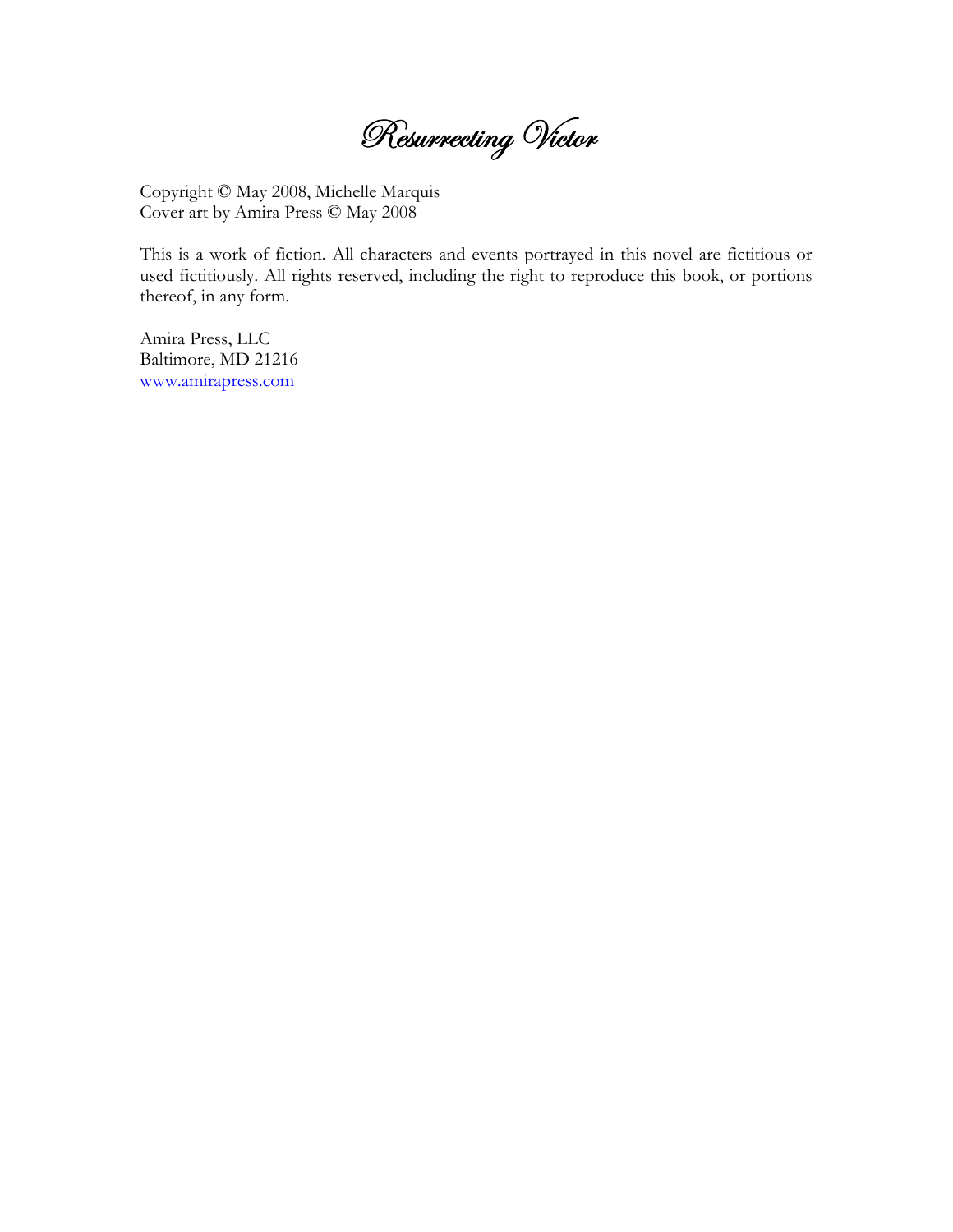# **Chapter One**

# **Romania 1942**

It was one month today since Anna's husband Victor—the love of her life—had been killed in Russia. The pain within her was deep and every time she came close to facing it, she thought she might just curl up and die.

Sitting at her dining room table, Anna looked down at the bowl of chicken soup she'd made for herself. A knot twisted in her stomach but she forced herself to pick up the spoon and dip it into the golden liquid. Small pieces of chicken and carrots rose to the surface as she stirred. Finally, she lifted some to her lips and sipped. The warm soup soothed her all the way down. A moment later the sorrow came carrying with it a tidal wave of agony. She put the spoon down.

Memories of Victor came back to haunt her. She could recall every feature of his handsome face; his neatly trimmed dark hair, the natural arch of his thick eyebrows, the full, sensuous swell of his lips. How she longed to feel those lips on her skin again!

She remembered when she'd met the rugged young Romanian Captain almost two years ago just before this terrible war. She'd come from the United States trying to help her maternal grandfather escape the brutal rule of the Romanian regime. Her hope was to sneak him out and get him back to America where he could live out his remaining years in peace.

She met Victor while trying to secure a Visa for the old man. Victor had been the only one to help her, pulling strings until she had the Visa she needed to leave the country with her grandfather. Sadly, it was all useless. Her grandfather died only hours before they'd been scheduled to leave. The regime had taken her grandfather's cottage and all his belongings. For a tense few days, Anna had been terrified the regime was going to put her in jail under suspicion of being a spy.

Thankfully, Victor's mother had invited her to stay with her until things died down long enough for her to try and leave again. Victor came by every day to check up on them and his warm kindness was what caused her to fall in love with him.

They'd married quickly, but only a month later Romania joined the Germans in their attack on Russia. Victor was killed in Stalingrad and his body shipped back to Romania for burial. His mother's heart gave out on the spot when she'd heard the news. Now Anna was alone in the house she and Victor had shared, unable to sell it because of the war. *Trapped.* 

If she didn't find a way to get home soon, she feared she would die here of a broken heart.

A loud knock sounded on the door making her start. She covered the soup with a napkin and took it into the kitchen. Wiping her hands on a towel, she rushed to the door and opened it. Company was a welcome distraction to her dark and brooding mood.

Anna had never met the woman standing on the doorstep but she knew of her reputation. Her name was Thea and the villagers swore she was a witch. Anna didn't believe in such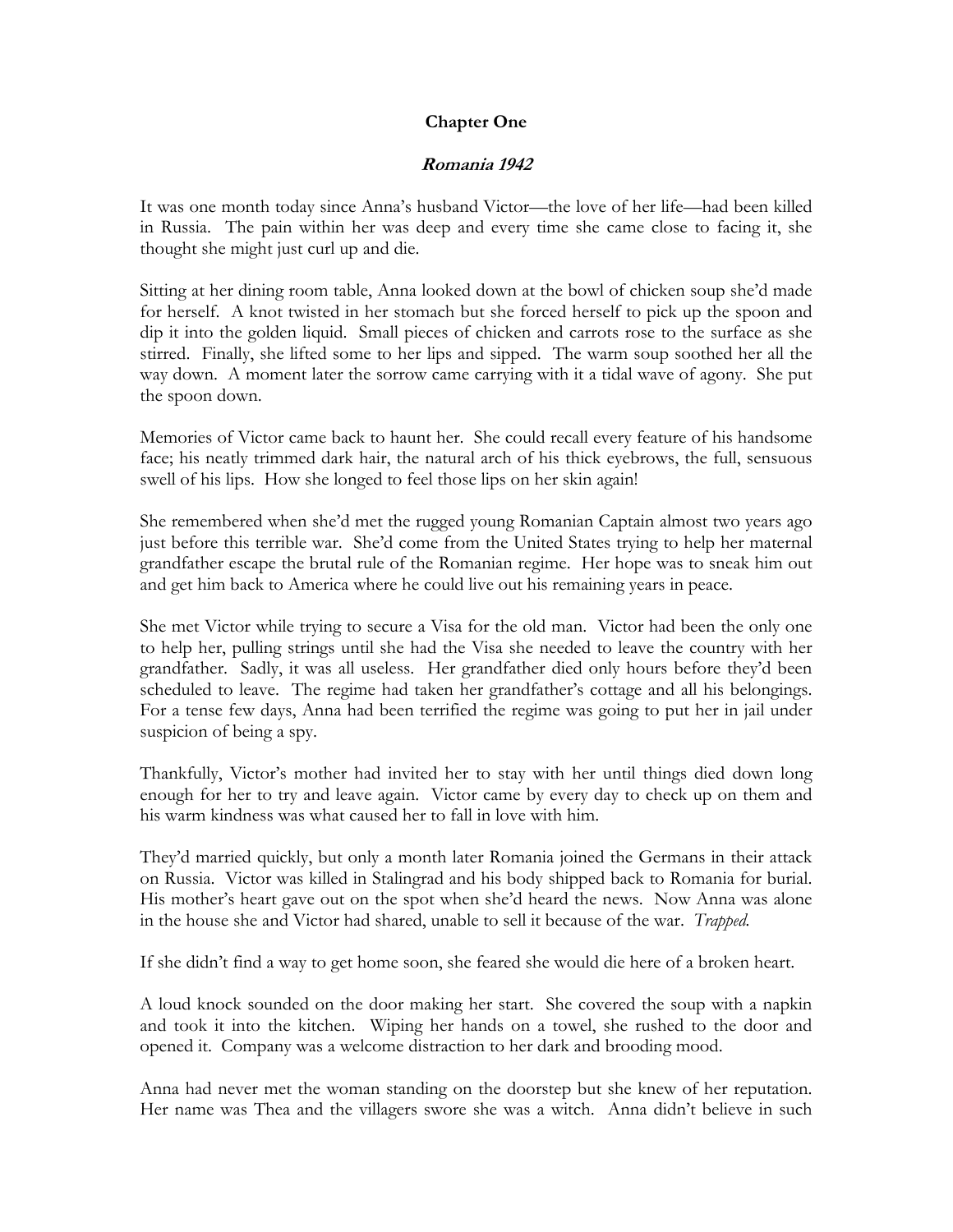things but made it a point to avoid Thea anyway, just in case. She forced herself to smile and said, "Yes?"

Thea looked around behind her as if she'd been followed. Her long, scraggly grey hair barely moved in a passing breeze. "I have important news," she said in a harsh whisper. "Let me  $in.$ "

Anna hesitated for a moment then stepped back and held the door open. Thea rushed in and placed her heavy cloth bag on the dining room table. Her nose twitched like a rabbit catching a scent and she disappeared into the kitchen. Thea returned with the bowl of soup and placed it back on the table. "Not eating?" she asked, peaking under the napkin.

Anna folded her arms. "I've not been very hungry."

"You're much too thin, my dear," the witch said shaking her head. "But I expect my news will lift your spirits! The generals have finally had enough of this horrible regime. Our brave military leaders are planning a coup to oust the Nazi sympathizers, but there are not enough soldiers left here to do it. So they contacted me in secret and asked me to raise an army from our fallen heroes. The generals and I have agreed on ten men to be raised from the dead."

Anna swooned. She reached back and gripped the arm of a wooden chair. The familiar smell of chicken soup in the room didn't match the horror that Anna was feeling inside. Without glancing back, she lowered herself into the chair. *This woman is insane. How am I ever going to get her out?* "I don't understand," Anna said when she had found her voice. "What does all this have to do with me?"

Thea's face flushed with excitement as she clasped her hands together. "One of the ten men to come back from the dead is your husband Victor! Of course, I'll need your help for the deed."

For a few tense moments all Anna could do was stand there not daring to utter a sound. Then his name escaped her lips like a prayer. *"Victor*," she whispered.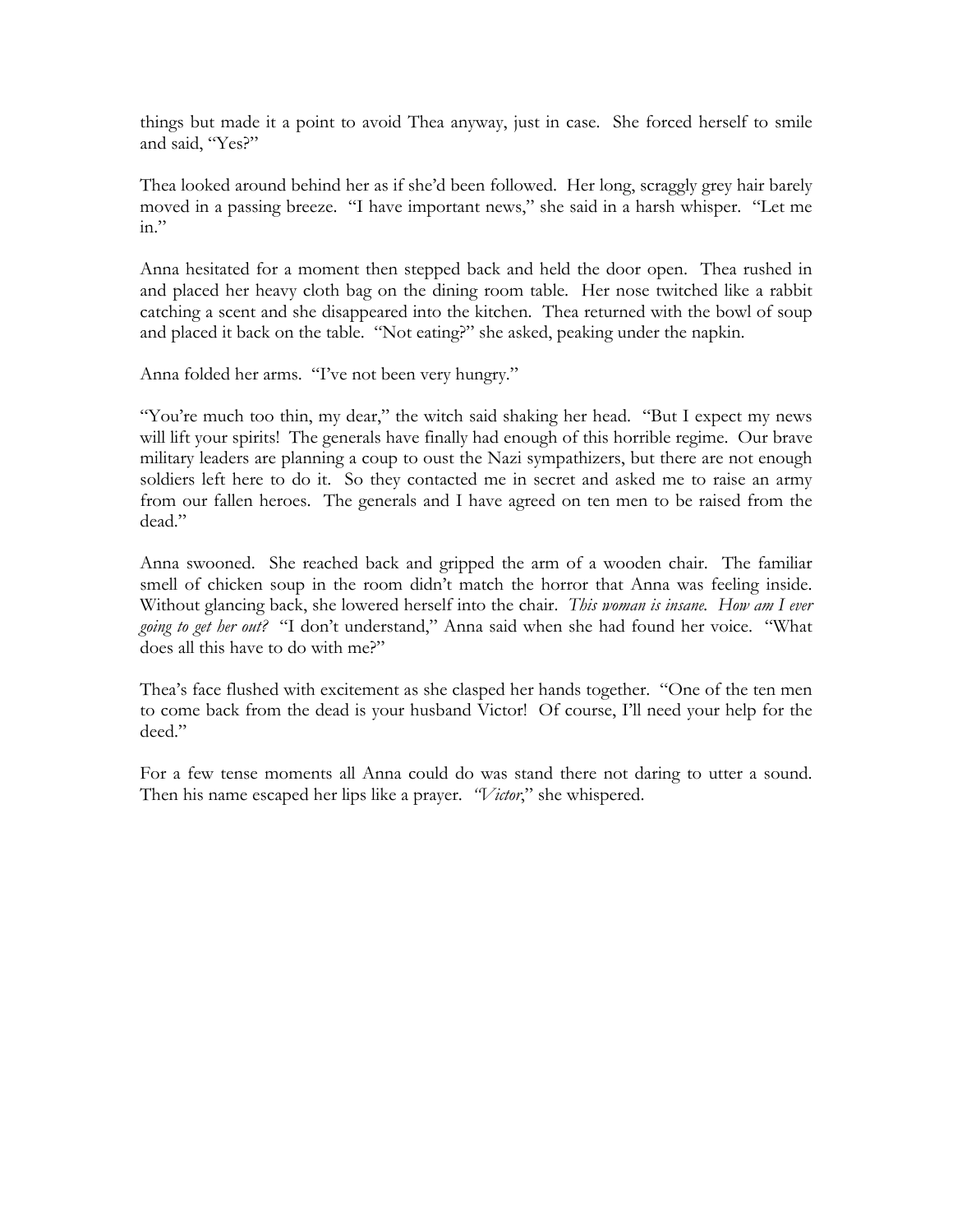## **Chapter Two**

It was on the way to the cemetery that Anna began to doubt her sanity. Surely this was madness. How could I be so naive to believe someone could raise Victor from the dead?

The evening had melted into a cool indigo night and Anna was so spooked she thought she heard voices everywhere. The witch had scurried up ahead and was just passing under the arbor when Anna jogged up to be along side her. "What will Victor be like?" she asked.

Thea never broke her stride. "I don't know," she confessed. I've never used this spell before."

"Then how do you know it will work?"

Thea glanced at her annoyed. "All my spells work."

Everywhere Anna looked there were gravestones. Some of them stood upright, others were worn and broken from age, and some were simply fading ground plaques. So many people lost to those they loved. She had to confess, she never thought much of death. Like most people she tried to pretend the grim reaper would never darken her doorstep. That was until she lost Victor. Now all she did was obsess about death and what might lie beyond the threshold of the living world. *Do I really want this? What if he's some kind of horrible ghoul? Will I still be able to love him?* 

Thea stopped suddenly and Anna bumped into her. "Since you're with me, we'll do Victor first," the old witch said.

Anna shuddered and pulled her cloak tighter around her. "Um…," she said. "Can I ask you a few questions before we do this?"

Thea stared at her with bloodshot, watery eyes. She smelled like mothballs. "What?"

Anna hesitated. She didn't know quite how to put this. She didn't want to seem ungrateful but she had serious reservations about what kind of creature Victor would become. "If Victor isn't…*normal* can we send him back?"

The witch placed her hands on her hips. "This isn't just about you, this is about saving Romania. I don't know what Victor will become when I raise him up, but I can tell you this, he will continue to do what he needs to do for our country. All I expect from you is that you support him no matter what he has become. Do you think you can do that?"

A hard lump rose in Anna's throat. "I can do my best."

Thea threw her arms into the air. "I don't understand why this is so difficult for you. You married him didn't you? You love him? What difference does it make what he will become? He is still your husband and, I can promise you this, he will be the same man you married on the inside. Now, where is he buried?"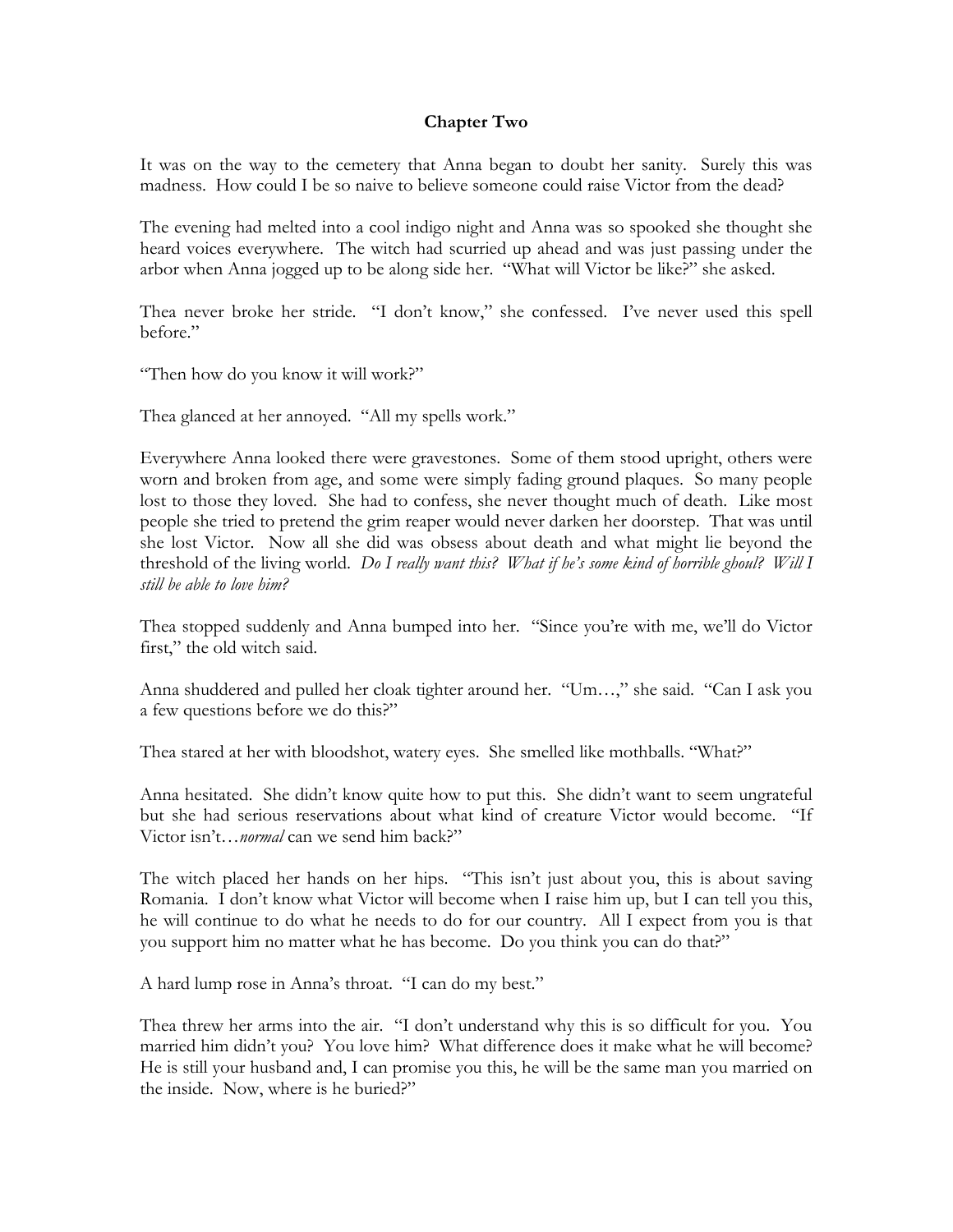Anna pointed to a new grave by the fence. A punishing sense of shame burned her cheeks. *Is she right? Am I just being selfish?* Thea rushed over to the grave and rolled up her sleeves.

"Wait!" Anna said.

"What now?" asked Thea.

"Shouldn't we dig him up first so he can get out?"

"No need. Stand back." Thea raised her arms toward the sky and began her spell. It didn't look too impressive. The spell summoned neither flash of lighting nor peel of thunder. In fact there was no sign that anything was happening at all. Thea shouted and chanted, turning herself around three times. Then, as suddenly as she began, she stopped. She came over to Anna. "That's it," she said. "Now I have to go off and find the others. You wait here and help Victor home when he awakens."

Anna grabbed the witch's arm. "Please don't leave me here."

"Don't be silly," said Thea. "Victor won't hurt you. He's your husband, he loves you." With that, the witch hurried off to another grave.

Anna stared down at the packed earth and wrung her hands together. That old woman was nuts, she saw nothing, she didn't even see…

The soil on Victor's grave was moving. At first, it moved so little she barely noticed it, just a few tiny pieces of rock and dirt falling off the mound. Then there was more movement. The dirt erupted here and there but nothing yet emerged. Anna suddenly became aware that she was holding her breath. A primal fear took hold of her and she had to force herself not to scream. She thought of trying to help him, of pulling the soil away with her hands but she couldn't bring herself to move. Then, from the dark loose dirt, a pale hand emerged. It burst from the ground like a sprouting plant in spring and it filled Anna with a blind terror she'd never known before.

She back up and stumbled, her chest tightening so painfully she thought she'd die of fright right there. With a cry of horror, she turned and bolded from the graveyard, running as fast as her legs would carry her all the way home.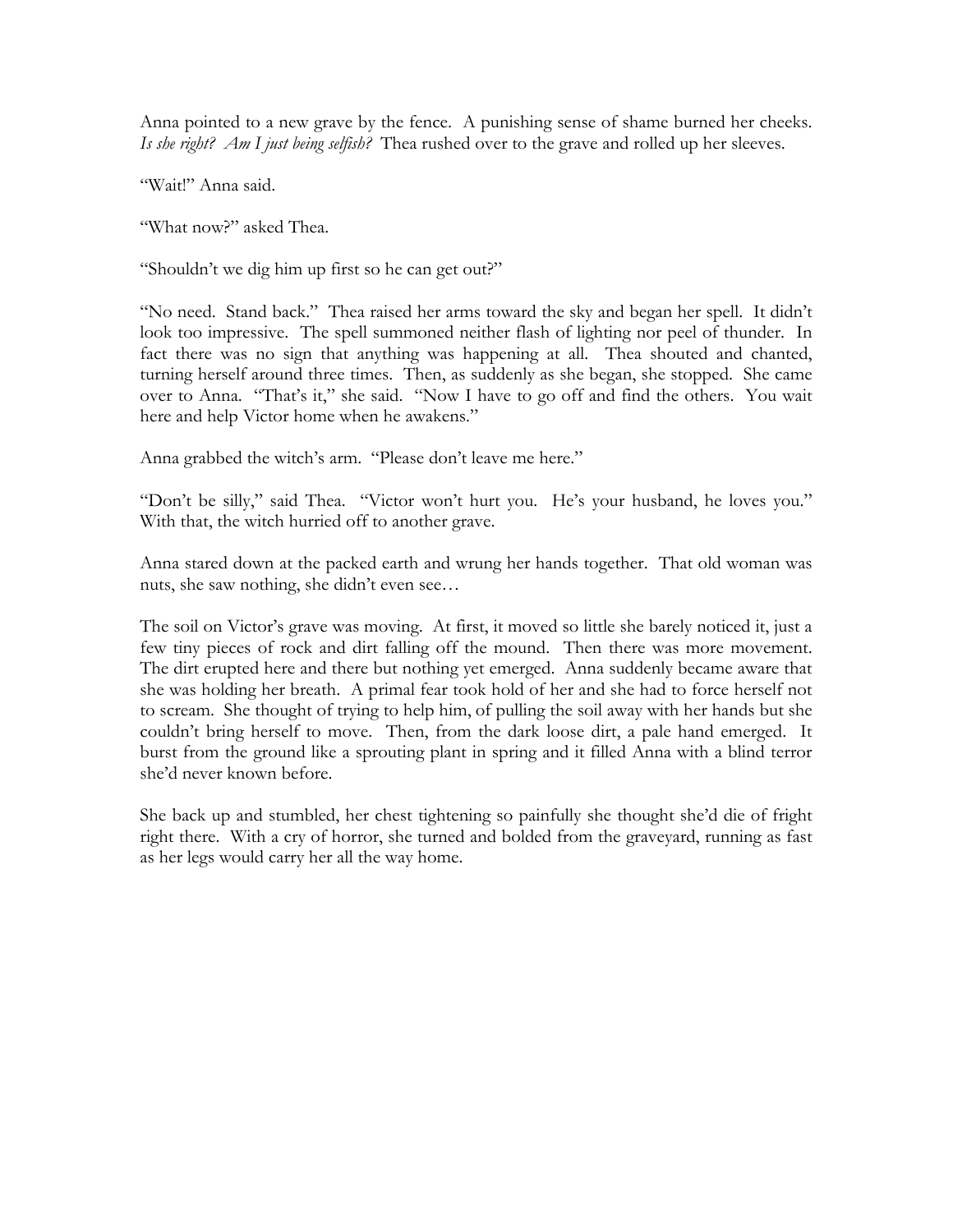## **Chapter Three**

Anna sat in her bedroom shaking. Covering her face with her hands she wept, mourning her Victor all over again, only this time she was praying him back to the grave. Oh, how she'd wanted to stay, to greet him and tell him how much she'd missed him! But when she had seen him coming out of the ground like that, she'd bolted in panic. Consumed by raw terror, she'd run all the way home never daring to look back.

Wiping her cheeks with her hand, she tried to collect herself. *What you saw was an illusion,* she told herself, *a simple trick of the moonlight.* But deep inside her she knew the truth. She knew what she'd seen and she dared not face it. Trying to collect her emotions Anna headed into the bathroom to wash her face when a thunderous knock sounded at the front door.

Anna froze in her tracks and held her breath. Her head was light and a sudden whirling vertigo took hold of her. She grabbed the side of the bureau to steady herself. Her mouth went sandpaper dry. The dizziness faded away.

Taking several unsteady steps, she headed toward the door. *This can't be! People don't come back from the dead! When you're dead, you're dead!* When she was only five feet away, the knock came again, startling her. Her feet stopped moving. Anna hugged herself. "Who is it?" she asked.

The voice from behind the door was richer, deeper than Victor's normal tone, but there was no doubt it was him. "It's Victor Anna," he said. "Let me in."

Anna's hands shot to her mouth so she wouldn't scream. She reached for the doorknob but couldn't allow herself to touch it.

"Let me in," he said again in a voice that was stronger and more insistent.

A moment of clarity came over her when she realized she could have her husband back. The familiar sound of his voice broke through her fear and brought a note of joy to her soul. Pushing aside her terror, she reached out and opened the door.

Victor stood before her dressed in the same uniform she'd buried him in. He was just as handsome as she remembered with short dark hair, perfect high cheekbones and a strong, noble chin. The differences from life to death were surprisingly subtle. His skin, for one, was deathly pale. Then she noticed his uniform, pristine and clean when he'd been interred was now slightly frayed and caked with dirt. Anna looked up into his eyes and stifled a gasp. His once sky-blue eyes were a glassy and bottomless black and seemed to suck in all the light around him. A terrible sorrow tore at her mind.

"May I come in?" he asked.

Anna left the door open and stepped back. Victor came inside, closing the door behind him. "I'm so cold," he said softly.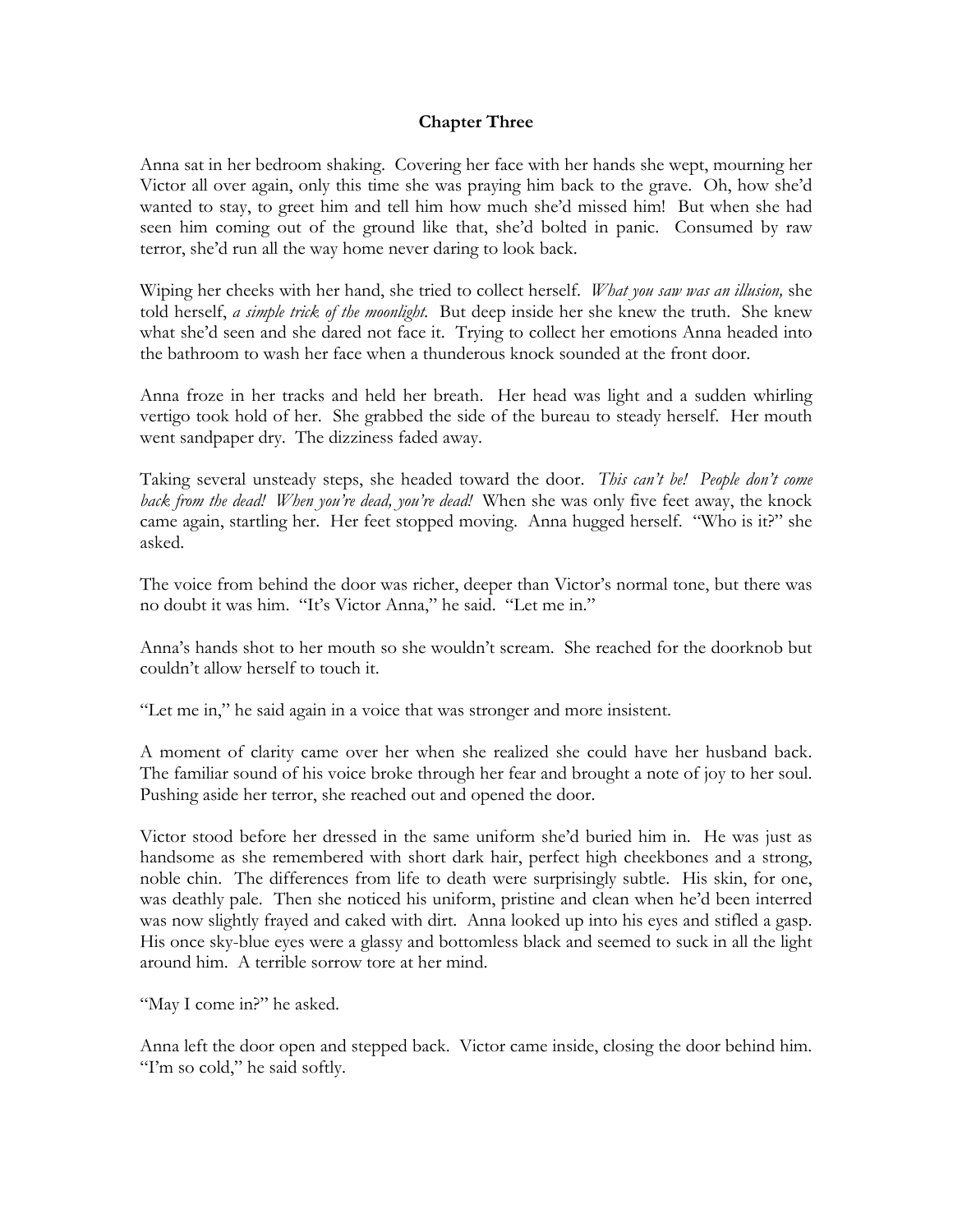"I'll go heat some water for your bath," Anna said hurrying to the kitchen. Taking a bucket out to the well she raced back and forth several times to fill the pots on the stove. She heated them wondering if she'd finally gone utterly insane. Anna tried to focus on one thing at a time. Caring for her husband made everything seems normal, so she decided to focus on that.

The bathtub was in a corner of the kitchen covered with a wooden shelf. Anna removed the covering and wiped down the sides. As she worked she could hear Victor undressing in the bedroom. *At least he's acting normal.* She placed the stopper in the drain and checked the temperature of the water. It was a little hot but it would cool with the pouring. She emptied each pot into the tub, adding an extra cool one from the well. She heard him walk up behind her. She turned and said, "I think it's still too hot."

Victor stood before her naked. His body was just as she remembered it, muscular and lean. Three dark bullet holes marred his torso, a macabre reminder of his death. "I like it hot," he said and passed her to submerge himself in the tub.

Anna busied herself with making him something to eat. She fried some sausages with a side of sliced potatoes and onions. She placed the plate on the dining room table and sat in the chair next to it. Victor emerged from the bathtub with a splash and went into the bedroom without bothering to cover himself with a towel. He dressed in one of his old oxford shirts and a black pair of pants. He approached her and the sight of him made her soul ache. *Was this really her beloved Victor or was it a demon in disguise sent to deceive her?* Tears escaped her eyes but she rubbed them away impatiently.

He looked down at the meal she had prepared for him. A mocking grin played at the corner of his lips. "I'm so hungry Anna," he said. But the tone in his voice wasn't referring to the plate before him.

Anna met those wicked dark eyes and trembled. She jumped up from her chair. "I love you Victor," she said backing away from him. "But you are scaring me to death."

He stalked toward her forcing her back into the wall. Victor reached out and touched her cheek. His touch was ice cold. Anna forced herself not to scream. He smiled and she caught a glimpse of long, white teeth.

Victor placed his lips on hers and she shuddered. His tongue moved out and caressed her lower lip. Suddenly Anna's mind broke in panic. Placing her hands on his chest, she pushed with all her strength but he was as immovable as a rock. "Victor," she pleaded, "please let me go."

He placed his hands on the sides of her face and held her still. With gentle pressure, Victor moved her head back and exposed the delicate flesh of her throat. Anna fought at first him but her heart wasn't in it. Finally she relaxed and let him do as he pleased. Leaning into her neck, he placed his lips on the pulsing artery in her neck. A second later there was a hard pinch that made her cry out and the tiny hairs on her arms stand up. Victor leaned his hard body into her, pushing his fierce erection into her groin. After a few seconds of agony, the pain in her neck faded and a sudden feeling of euphoria moved over her. An eternity passed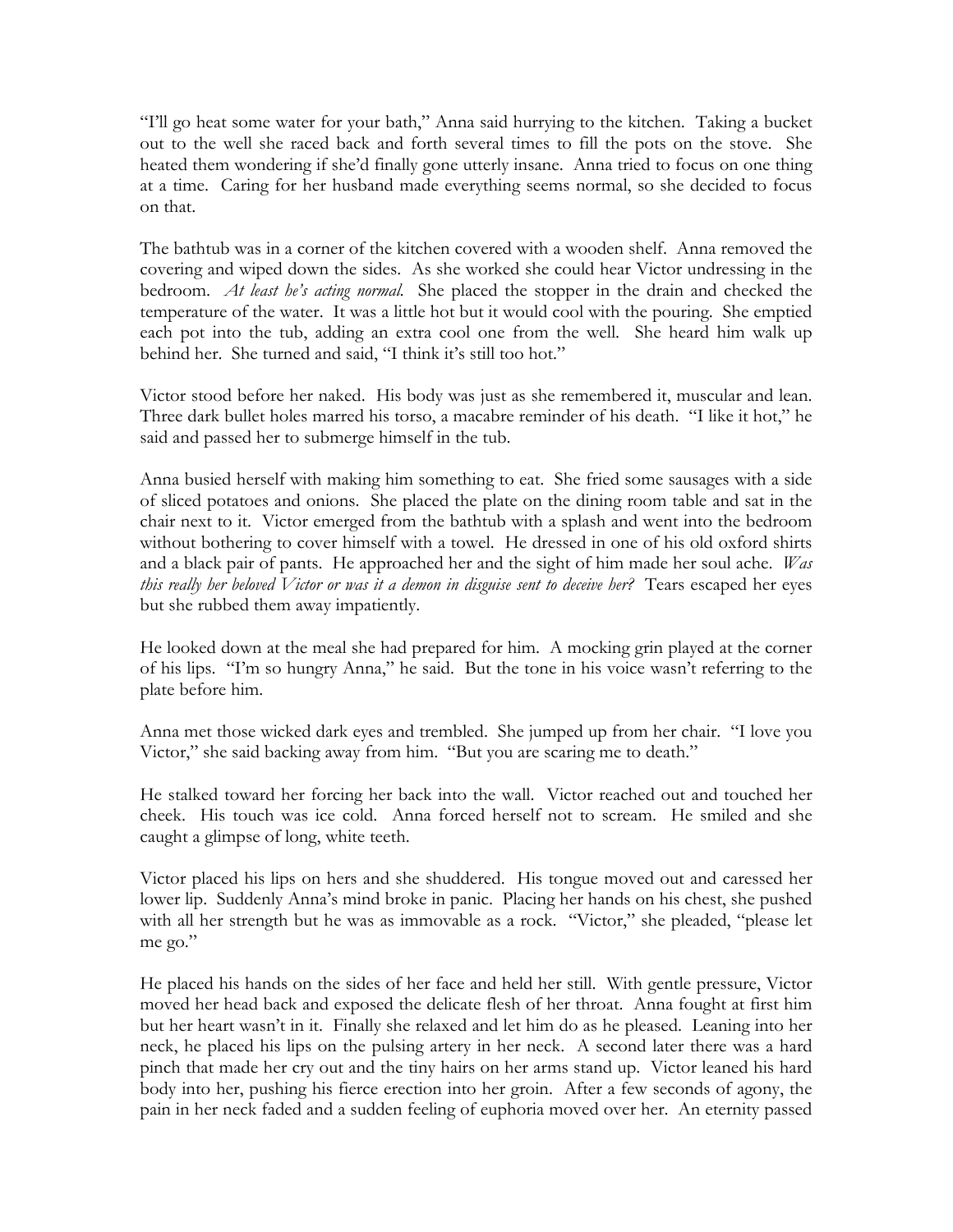as Victor took from her, then two. Anna placed her hands on his back and noticed that her husband had grown warmer.

A small throbbing began in her neck and she noticed that Victor had stopped feeding. Unbuttoning her blouse, he removed her bra and exposed her breasts. Anna thought of resisting him again but her will had simply slipped away. Now, with the stolen warmth in his flesh, he caressed her and mauled her breasts with a frenzied passion that left them sore and bright pink. He reached under her skirt and tore away her underwear eager to explore the secret darkness of her womanhood. Licking his fingers, he moved them into the soft pelt of her warming pussy. Victor stroked and petted her, taking his time to explore every moist fold until Anna was intoxicated by his seduction.

She heard him unzip his pants and felt the hard insistent pressure of his cock against her. Pushing her against the wall, he eased his rock hard cock into her. Anna gasped as a surge of white hot passion consumed her. "I missed you so much Victor my love…" she groaned, "Please don't stop."

Victor didn't disappoint her. He lifted her legs up and wrapped them around his waist. He pumped deeper into her settling into a rhythm that was sweet agony. Although Victor had been an excellent lover before his death, his new life had definitely changed him for the better. Anna's body responded to him like an animal in heat. She moaned and begged him like a cathouse whore.

After her third orgasm she was so sore she begged him to stop. "Please…" she whispered, "I need to rest." Victor pulled out of her and let her sink to the floor. He knelt next to her. "Are you alright Anna?"

Anna's world was melting into sleep. She licked her dry lips. "I'm fine. I just need to rest for a moment. Suddenly I feel so weak." He picked her up with little effort and carried her to the bedroom. She could scarcely believe she had him back. Wasn't she a lucky woman? So many people had lost someone they loved, and now she had her husband back again. Shouldn't she be happier than this? Victor laid her down on the bed and soon the world faded to a dark and inky black.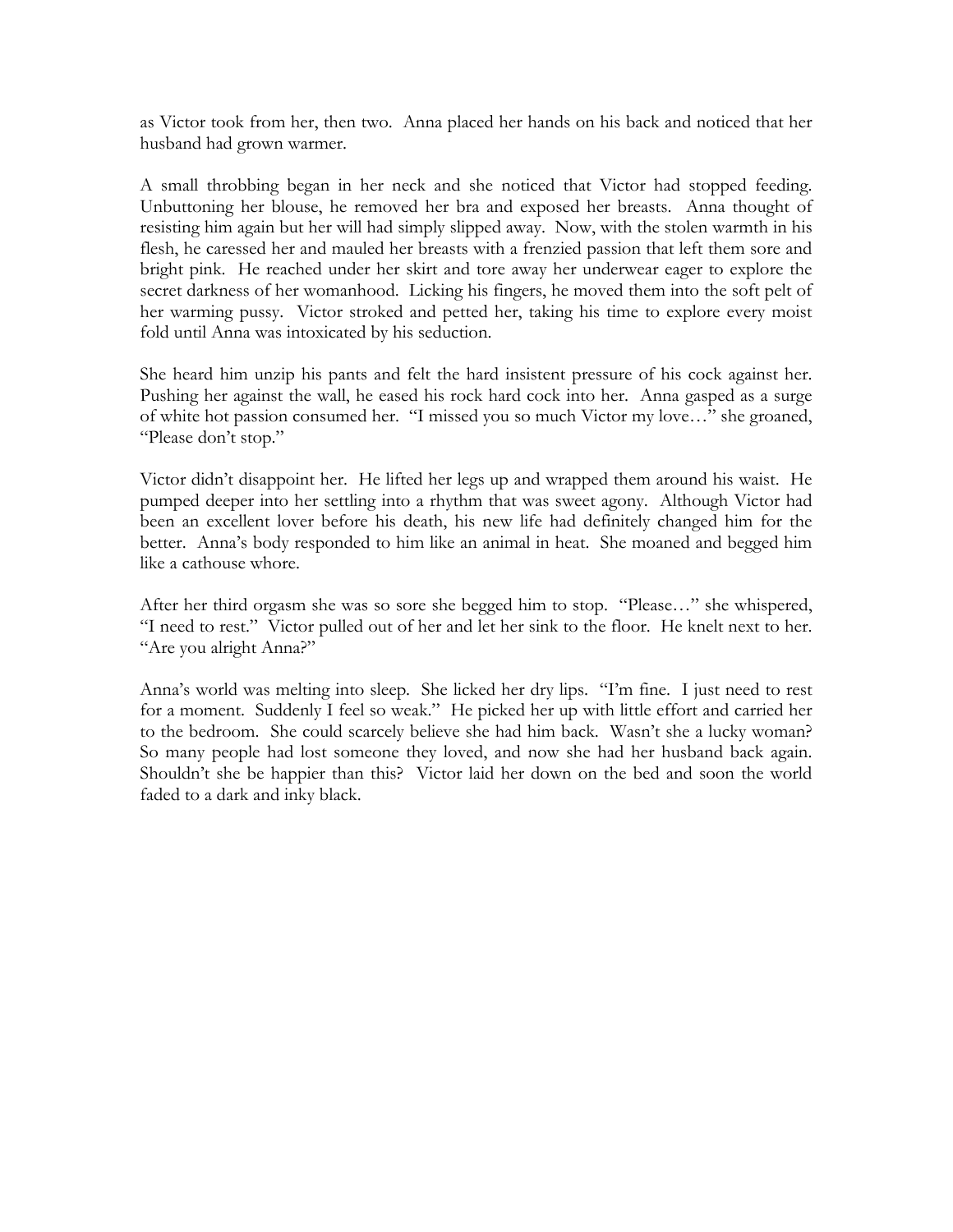## **Chapter Four**

Victor's hands were covered in blood. *Anna's blood.* He looked down at Anna sleeping peacefully on the bed. She looked like an angel, fragile and pale. The only thing marring her beauty was the two angry red puncture marks on the side of her neck.

Moving his fingers to his lips, he licked the smeared gore off them. The taste delighted him, reminding him of a hot steak after a long, hard day. He turned to look in the mirror and was startled by what he saw. He was pale but his skin gave off a radiant glow of health. Certainly he'd never felt better in his life. Pulling his shirt open he examined the bullet holes in his chest and was surprised to find they were healing. What happened to him? All he could remember was the bitter cold and misery of Stalingrad.

He got up and walked around the bedroom opening drawers and examining his old clothes. Everything was so strange and surreal; he felt like he'd been gone for a very long time. Anna stirred on the bed, her brow wrinkled then smoothed again. He was worried about her. He sat down next to her and gently stroked her hair.

Anna's eyes fluttered open and she gave him a lazy smile.

"I'm sorry I woke you," he said.

"That's alright," she replied. "I'm feeling better."

"Where is my mother?" he asked.

Anna frowned. "I'm so sorry Victor. She died on the spot when she heard you were…*gone*."

He nodded but somehow the pain didn't touch him much. The only thing that mattered to him right now was Anna and her well-being. "I think you need something to eat," he said slipping from the room and retrieving the plate she had prepared for him. He brought it in with a large glass of milk.

Anna watched him as he cut up the sausage and placed a small piece on the fork. He took a few pillows and propped her up so she could eat. Taking the morsel, he placed it against her lips and Anna took it chewing slowly. "What happened to me," he asked.

Anna swallowed and toyed with the edge of the blanket. "You died, Victor," she said. "You were killed at Stalingrad over a month ago. I almost died of grief myself mourning you."

Victor cut off another piece of meat and held it out to her. The reality of what had happened to him didn't sink in. "If I died," he said thoughtfully. "Then why is it I've come back as a vampire?"

Her face twisted into a mask of hurt. "It was the old witch Thea and her spell," she said. "She came to me and said that some of the officers were going to stage a coupe. They needed men to be successful and most of them were fighting in Russia. Somehow, they all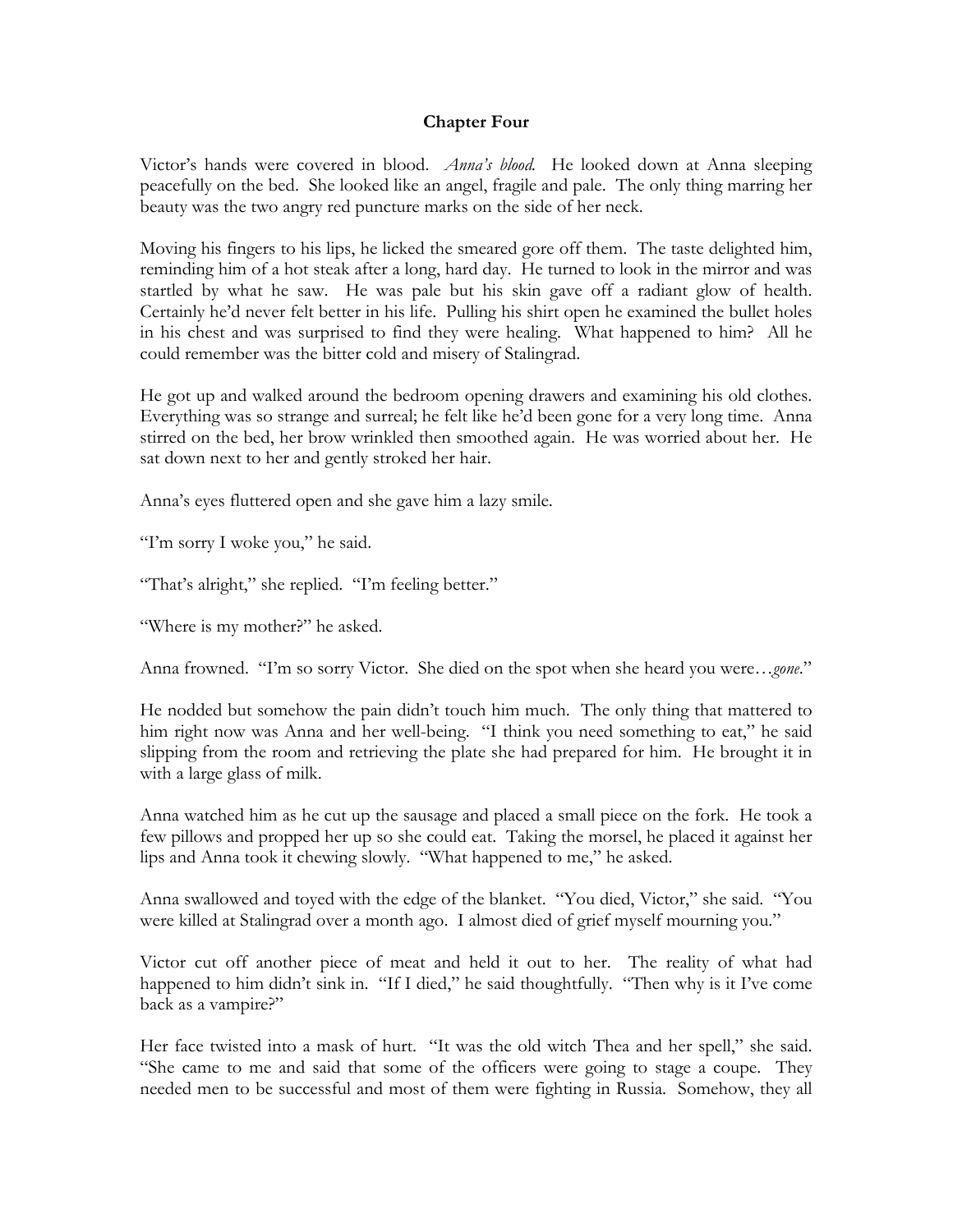concocted a plan to raise the new dead up from their graves. Oh Victor, it was horrible! I've never been so terrified in all my life seeing you dig yourself out of a grave like that!"

Victor held up another piece of sausage but Anna shook her head and sank back onto the bed. She was so frail. He shouldn't have taken that much blood from her. When the bloodlust came on him again tomorrow night, he vowed to go out and hunt. Anna couldn't sustain him every night.

He got up off the bed slowly and crept out of the room. Opening his back door he came out to admire the night. A feral part of him wanted to wander, to find prey and gorge himself on blood until the dawn came but he didn't want to leave Anna. This would be hard enough for both of them without him running around until all hours of the night. There was so much to get used to, so much to explore.

Morning wasn't far off. He could feel it coming, like a ticking clock inside his head. He'd better take some precautions to make sure he stayed safe. Going back into the house he dug some old blankets out of a chest and began the meticulous work of covering all the bedroom windows. Anna was so quiet and still through his work that he found himself checking on her periodically to make sure she was alright. When he'd covered all the windows he set about looking for a place to sleep during the day. He paced the house several times looking for something both easily accessible and inconspicuous. Then the idea came to him.

Grabbing a few tools, he went into the bedroom and pulled up some floor planks. There, in the crawl space between the floor and the ground, was the perfect hiding place. He pulled some of the nails out of the planks and made sure they could be secured from below. *Perfect. Good night Anna my love. See you tomorrow night.*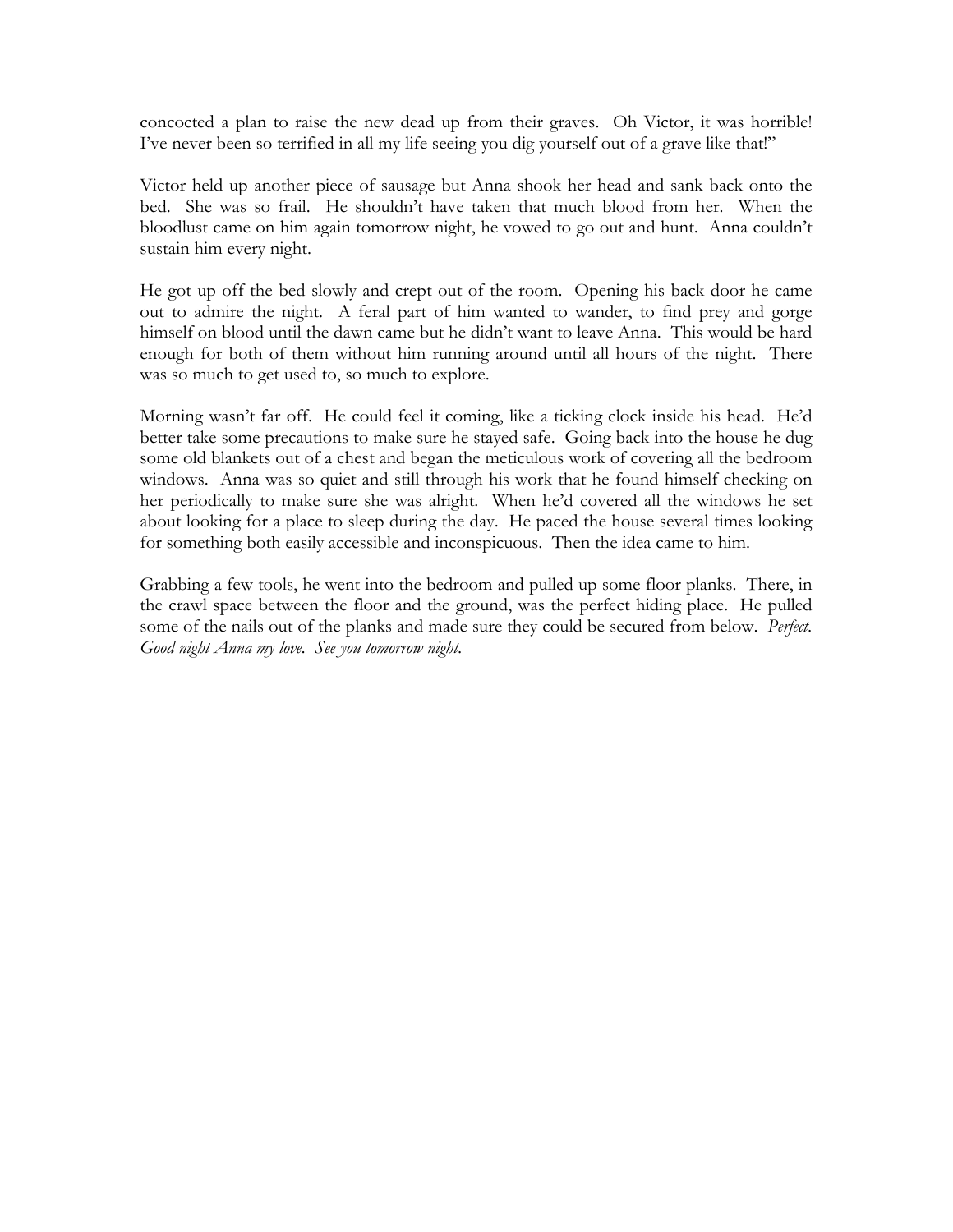#### **Chapter Five**

It was evening again. Victor awoke from his hiding place and came out into the hastening night. For the first time in his life, he was aware of everything; the wolves wandering the hills hunting prey, the small nocturnal creatures just emerging from a day of rest, and the people just beyond this cottage shuttering their homes against the evening. A tremendous wave of power flowed through him and in his mind he summoned the other soldiers like himself.

He didn't know how or why they'd come, he just knew that they would. Behind him, Anna emerged from the cottage. He could sense her fear and it made him very sad. He turned around and hated the look in her eyes. "What is it Anna?" he said as gently as he could.

"Where are you going?" she asked.

He glanced up to see the other resurrected soldiers riding up on horses as dead as they were. The beasts had red glowing eyes and their whinnies were as horrible and deep as any demon call. Anna's terror grew. He wanted to comfort her, but there was no way. He faced the reality that he might have to turn her as well if they were going to stay together. "Me and the men are going out hunting," he replied. "I'll be back before dawn."

"I wanted to talk to you," she said.

One of his men brought him a mount. He climbed up and stared down at his beautiful wife. She was a thin, frail beauty with wide brown eyes and light blonde hair. "Later," he said. "Right now I must hunt. But I promise you we will talk when I come back."

\* \* \* \*

Anna came inside and bolted the door. Laying her back against it, she fought the despair building inside her. *My husband is a monster, just like the ones the peasants talk about in tense whispers as they meet on the dirt roads.* Gathering her courage, she went into the kitchen and sat down at the table. Signs of Victor were everywhere, but not in the ways one would expect.

There were smudges of blood on the wall by the stove, and a long broken fingernail resting on the counter. She had to face the truth; her husband was one of the undead. But what did that mean for their future together? Before he died, Anna had been planning to get pregnant. She'd always wanted children and so had Victor, but now everything was wrong. How could she have children with a monster? There was only one solution. She would need to go and talk to the witch who'd cast the spell and hope a solution could be found. Surely anyone who could raise the dead could help her conceive a child.

What if the only solution was to join Victor in death? Would she be willing to do that? She didn't think she was. But then another question nagged at her. Was Victor now immortal? And, if he was, she most certainly was not. How were they ever going to be able to stay together? In a few short years he would grow bored with her. Her beauty would fade and his beast would rise in power. Under conditions like that, why would he bother to stay with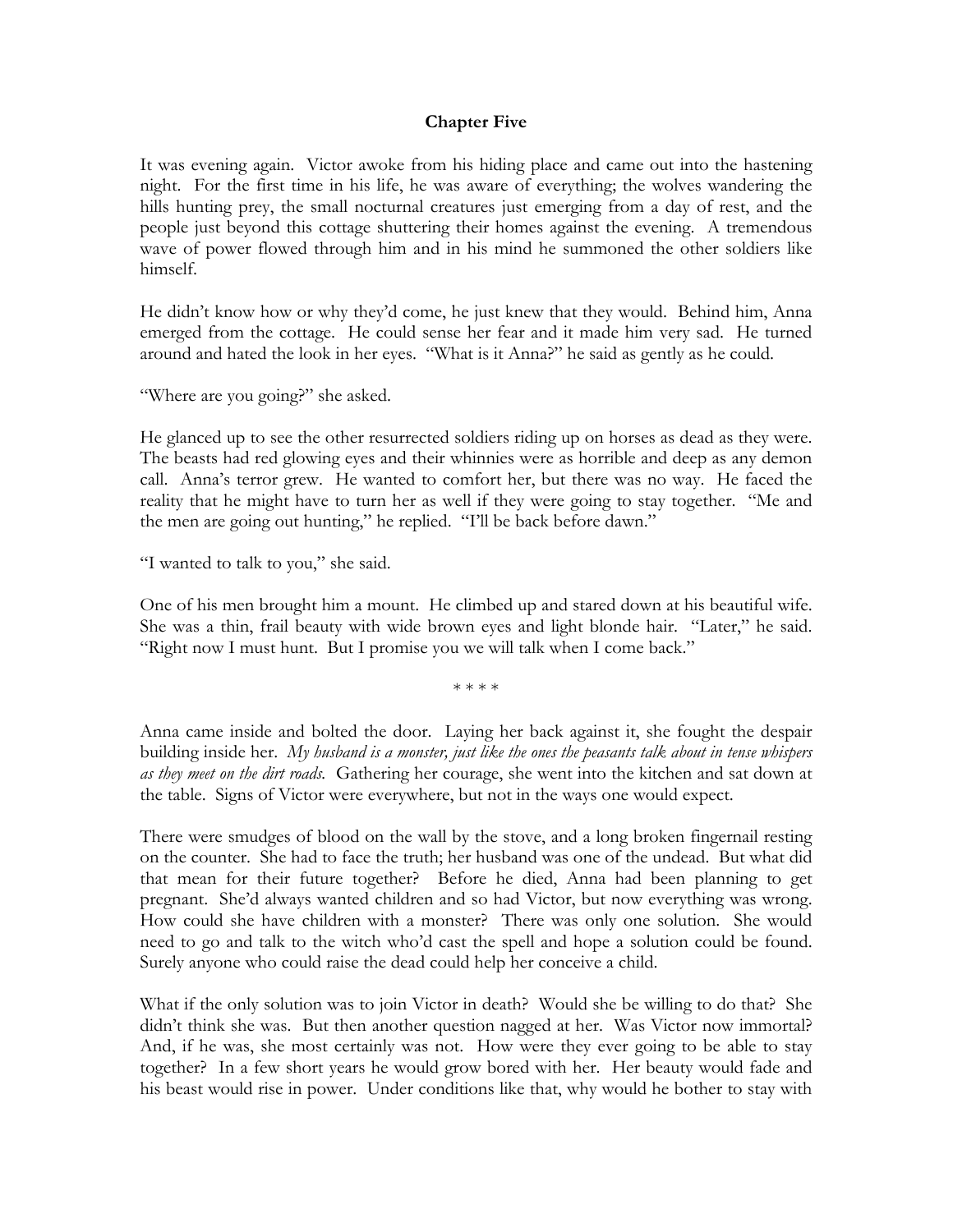her? And did she really want him now that he was no longer human? There were a million such questions with no clear answers.

The only thing she could do tonight was wait for Victor to come home and hope he could help her put her worries to rest.

\* \* \* \*

Anna was awoken by a gentle caress along her cheek. She blinked and looked up into her husband's demonic eyes. He smiled at her showing a hint of his long, white canines. She wanted to be repulsed by him, but instead she was relieved he was alright.

Bending down, he lifted her effortlessly out of the plush armchair she'd been sleeping in and took a seat on the couch, settling her on his lap. He kissed her cheek and the tender skin under her neck. "You're so beautiful Anna," he whispered into her flesh.

Anna fought the fear rising in her heart. "I love you so much, Victor and I don't want to be afraid of you, but the truth is you terrify me."

"I know my darling," Victor said. "But in time you will get used to me."

"How much time are you talking about, Victor? You are immortal now, I am not. How long will it take for you to get bored with me? How long until you leave me for someone more like yourself?" Anna said.

Victor buried his face in her neck sending lusty chills down her spine. "If you let me turn you, we can be together forever," he offered.

Anna pushed on his chest until he met her gaze. "I don't want to be turned into a vampire like you. I enjoy my life and some day I want to have children. That's another problem. I don't think you can give me children anymore Victor."

A ribbon of fierce aggression moved through his black eyes. "What makes you think I can't?"

Anna placed her hand on the side of his face. "Because—despite what you choose to think my love—you are dead."

Victor lifted her off his knees and tossed her on the couch next to him. "No Anna, I am alive. I am more alive than I ever was during my feeble human life. But enough arguing over what we cannot change, we have more urgent matters concerning us now," he said. "The Germans have taken over the government and they intend to use me and my men to help them win their war. I have no doubt they will send you off to the camps when they discover you're American. We have to leave Romania tonight."

"But where will we go? The whole of Europe is consumed with this horrible war!" Anna said.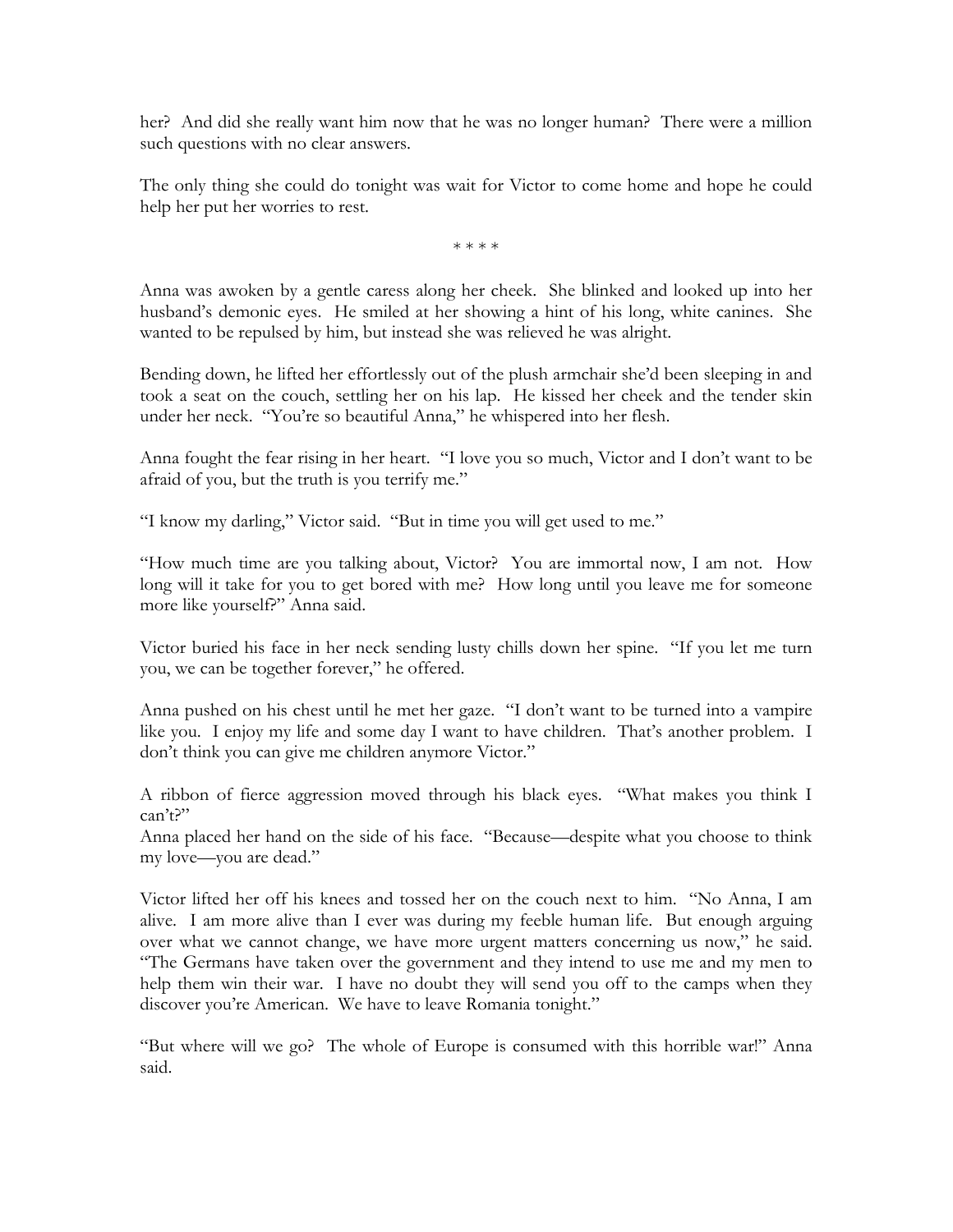"There is only one place we can go where we'll be safe from the Nazi's. America. That is the only place left where they will welcome not only you and me, but also my undead Romanian brothers. So pack your things Anna, for tonight we leave for New York!" Victor said.